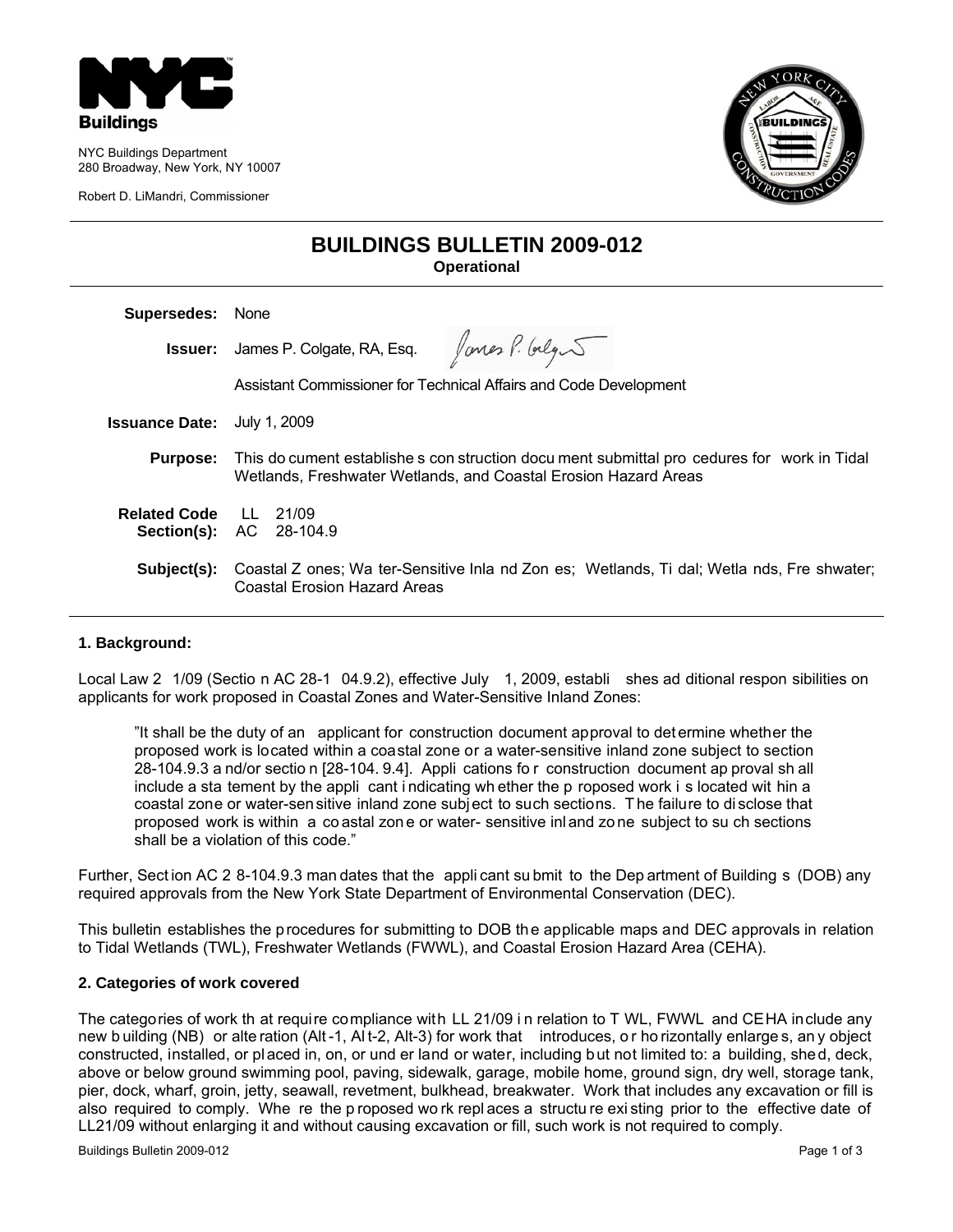Á

Example 1:0540 ãå^¦q ÁJæç^{^}oÁJ|æ}ÁGÓÚÚDÁ^]|æ&^•Áæ}Á^¢ãœ}\*Áãå^¸æ{Á§Áo@Á^¢ãœ}\*Á[&æaā]}Á¸ão@Á^¸Ájæçã}\*ÉÀ æ)åÅä[^●Á[oAãç[lç^Áæ}Áv¢&æ⊕ææã]}BÁKÓ^&æ`●^Áv@^Á,^ Á;æ⊕ã}\*Á^]|æ&^●Áv@^Ávçãoã}\*Á{æ⊕ã}\*Á{}Áv@^Ánãå^ aa∖BÁv@^¦^ÁæiÁ }[A^}|æ}\*^{^}oAn{Áo@Á^cãroã\*Álæcã\*Áæ}^a#ba}åÁo@¦^ÁãnÁl[Á^c&æcænã}Áãic[|c^åÉAŠŠGFBEJÁãnÁl[oAdã\*^¦^åÈÀA

Example 2.Á0EÁÓÚÚÁ§id[åˇ&^•Ájæçã\*Áq{ÁæÁj[¦cã]}Áj-Ác@∧Áãz^Á,@&&@Á;æ∙Áj¦^çã, ˇ•|ˆÁ}]æç^åBÂÙ č&@Áãjd[åˇ&cã]}Áj¦Á  $\wedge$   $\ket{ab^*}$   $\wedge$   $\wedge$   $\phi$   $\wedge$   $\wedge$   $\gg$   $a^*$   $\wedge$   $\gg$   $a^*$   $\wedge$   $\sim$   $a^*$   $a^*$   $a^*$ 

### 3. Providing map with application for construction document approval

Á

Q'{Ác@Asaze^\*[¦ã^^Á Á [¦\Ác@zeÁ^~`\*ã^AS{{]|ãzo}&^Á ãc@AŠŠÁCFEEUE azqlÁ ^, Áa`ãåã \*ÁCPÓDA\ACHc^¦azã[}ACHcHEACHcHCA}|A O FICH DISECTED A SACARA CHIÁ COROÁCO ÁO JA A A CARACA JÁ ( a 1 - Á CO - DISA A A - 1 - Á 1 ] A CA A JÁ CA A J Q + {{ asaq} AU \* e^{ ACOQUEA] {[]^ ic A {[ -a]^A c^ ica^ A & ^ ^ } A acoAco2 A ca}] |aBaca |^ A Y UAÖÒÔA ^ daa a \* Asae^ \* [ i^ G DA : A [}ĀnakaneoĀ[cáo@eno<sup>r</sup>@en[6][cáā^^}Álæt\*^åÁna`cÁna^{{@ene^åÁ}ãno@}Á{¦Á}ælq^Á}ãno@}ÁnakVYŠÉKOOYYŠÉKŐOPOEÁ{¦Áne∙[ &ãnae^åÁ<br>ænahæn&^}cÁne}^æeÉks@Áne}]|ākæ}cÁ{ `•cÁ\* à{ãnks@Áne}]|ākænà|^Á^~ `ā^åÁne^{ GOÁ}¦ā{¦Áq{ÄOUÓÁ&[}•c}`&qã æ}]¦[çæ∜KÁ

- A
	- •Á Úlícãn^ÁÖÒÔÁããækÁ,^dæ}å•Á{æ}ÁÁÁ
	- •Á Ú¦[çãn^ÁÖÒÔÁ⊹^•@æ^¦Á,^dæ}å•Á{æ}ÁÁÁ
	- ∙Á Ú¦ícãå^ÁÖÒÔÁÔÒPOEÁ∖æ}Á

Á

 $V@A$  $|$   $|$   $\frac{3}{2}$   $\frac{3}{2}$   $\frac{3}{4}$   $\frac{3}{4}$ æ^Ál` ۸Á  $\bullet$  of  $\mathring{a}$  cases  $\mathcal{A} \mathcal{A}$  as  $\mathsf{A}$   $\{$  $A\otimes A$ a} | | | | | ã  $18 \sqrt{6}$ **God KED** 日 ^ & 白 CEO 정 Hall à EO 정 Hall å^• ´ an) å ´ ¦^ ^ ¦ ^ } & ' { ane^¦ãnd + Đ ^ dan) å • T an} • E O अ | DÁna) å Á • ④ and Á ¦ ā o ko ④ ^ Á aa}||a3aaà|^Á|¦dã}Á| √ac @^Á aa}ÉÀa}åa3aaaa}\*Áaa}^Áaaa||a3aaaà|^Áaaà|baa&^}o/aaa'^aa•KÁ A

- •Á VYŠÁnaåbæ&Y}oÁæt^ækÁFÍ€ÁA^oÁQæåbæ&Y}oÁæt^æól}[oÁ∙@}}Á§}Á[}|ãj^Á{æ]LÁæ]]|ā&æ}oÁ{ \* •oÁ∙\^c&@Áq@∆Á analbanas(1) of and analy @ 1 ^ Anal 1 | alsama | ^ DA
- •ÁØYYŠÁ <del>ců</del>bæky}ońst^æk fr∈€ÁA^oń@eaŭæky}oństa^aońao‡\ast^é@{}}Á§Á{}|ãj^Á{æ}LÁza}]|ākæ}o^}^^a Á{}|^Á  $1$   $\ddot{a}$  o  $\ddot{a}$   $\ddot{a}$   $\ddot{b}$   $\ddot{a}$   $\ddot{b}$   $\ddot{a}$   $\ddot{b}$   $\ddot{a}$   $\ddot{b}$   $\ddot{b}$
- •ÁÔÒPO Ésonåbæsk^}o/sek^æskA[}^ÁQo@^Áã}^Á^@}}Á{}Áo@^Á{æ}Áns@^Áã{æskAa[\*}åæs^DéÁ

Á

V@Aea]]|a&aa}oA^@ea||Aaa}}[caae^Ao@A{aa]Aa^A&|^Aa}|^Aaa^}ca^a}\*Ao@A^`àb^&oAj¦^{ã^•B&n^{[}•daaa}\*A^@o@`¦Ao@AaaacA{oA ãÁão@¦Á,ão@}ÁæÁ{æ}]^åÁ[}^Á{¦Áæåbæ&^}o4æ4^æéð{¦ÁæÁ,~orãå^Á{⊶Á~&@4æ4>æe¥ÁQQÁ&æe^•Á,@¦^ÁæÁ}[¦cã{}Á{→Áo@ÁææÁ{oÁ ãÁ,ão @}Áo 22 Á,æ}]^åÁ:[}^Á;¦Áæåbæ&^}oÁæ√æ£Áà~oÁ o @≥Á;¦[][•^åÁ;[¦∖ÁãÁ, @[||^Á, ~orãã ^ÉÁo @^Á^ \*ão^¦^åÁå^ •ã}Á ]¦[∡••ã]adó[¦áada3c^}•^åÁao]àólǐ¦ç^^[¦Áo@adjÁrã}áao}àól^adjÁrˇ&@Áao}}[caae^åÁ{ao}Áq'Á&^¦cã?Áo@aaoÁozo}{[][•^åÁ[¦\Áa Á ັorãå∧Ái Án@^Ái æ]|^åÁ|}^Ái¦Ánaåbæ&^}oÁneka æÄÁi

- Α QÁ o Zángch;}ænãn^Bá o Záng ]|ākan}o Ájæ Á• `à{ãnk[ÁÖUÓ ÁngÁ%hiãnà ākaqī}ankån ch;{ājænā}+Á + [{ÄÖÒÔ Á O æné Áo Yà bh & cÁ
- 1 | ^{  $\tilde{a}$  ^  $\tilde{a}$   $\tilde{a}$   $\tilde{a}$   $\tilde{a}$   $\tilde{b}$   $\tilde{a}$   $\tilde{b}$   $\tilde{a}$   $\tilde{b}$   $\tilde{d}$   $\tilde{a}$   $\tilde{b}$   $\tilde{a}$   $\tilde{b}$   $\tilde{a}$   $\tilde{a}$   $\tilde{b}$   $\tilde{a}$   $\tilde{b}$   $\tilde{a}$   $\tilde{b}$   $\tilde{a}$   $\tilde$

# 4. Providing DEC permit for the proposed work

Á

A

Y@¦^Ao@A{æ]A||AÖÓÖQA|bŏ¦ãåæRQã}æAbô^c'¦{ãæqã}+Áo@ead&néYà{ãnc^åÁ§^{[}•dæc^•Áo@eaÁo@Aj¦][•^åÁj[¦\Áæq|•Á ão @3 Áo @4[ae]]^åÁ[}^Á[lÁenâbae&^}o4se}^aeña@Ae}]|ā&a}o4{ \*o4se}o[Á\*à{ãoko @Ae}]|ã&aa]|^Ál^~ \*ã^åÆe^{GDAjlā[lÁ{Á ÖUÓÁSI}•d šcáj}Ási& { ^}oÁsa}|¦[çæ)HÁÁ

Á

- •Á Ú¦[çãå^ÁÖÒÔÁ[^¦{ ãó∯¦Á∕ãåæ∮ÁY^dæ}å•Á
- •Á Ú¦[çãå^ÁÖÒÔÁ|^¦{ãoÁ{¦Á⁄ZI^•@;æ^¦ÁY^dæ}å•Á
- $\bullet$ Á Ú¦ cã $\land$ ÁÖÒÓÁ $\land$ ¦{ ãoÁ ¦ÁÔ (ærca)ÁÒ¦ [ $\bullet$ ã }ÁPæra)åÁOE $\land$ æÁ

Á

<sup>&</sup>lt;sup>ı</sup>Væ¢Á [orÁo2ærÁo2æç^Á^¢ão3j\*Éàæ∙[&ãæc^âÁÓOb•Áo2æç^Áà^^}Áka\*^åA§Áo2ÁÓ ăåãj\*ÁQ}-[¦æaã]}ÁÙ°∙c^{ÁÇÓOÙDÁ}}Áo2^Á}¦[]^¦c^Á¦[a}^Á [c^¦cã ÁæÁhaŸŮÁÖÓÔÁ ^daa}å•ÁVYŠÉÁØYYŠÉŐÒPŒÁÇaeÁaa]]|aRaaà|^DÁ||Áæ•[&ãnez^àÁanåbae&^}oÁaa^aabēÁ|^aaà^ÈÁOElo@\*\*@ÁzaeÁ||orÁ c@ean&jĂjor@eac^Aea)Áæo∙j&aaec^áÁv¢ãda,\*ÁÓODÁC-jlÁaj•cæa)&^Éncas&aa)ón{æa}åDén@eac^Á}joAa ^^}Álæo\*^áÁajÁÓOÙBá@vÁaa]ja&aa}ón{caa}∙Á ¦^•][}•ân]|^Á{¦Án có¦{ā}aj\*Á@c@¦Áo@AssocA|[chāÁ|&ase^åÁajÁ|}^Á;Áo@Á{aa]]^åÁ[}^•Á;¦Áanaiban&^}chaa}AaseÀaa}åÁ\*à{ãnaa}\*Áo@A an}] asana\^A an} OiDA